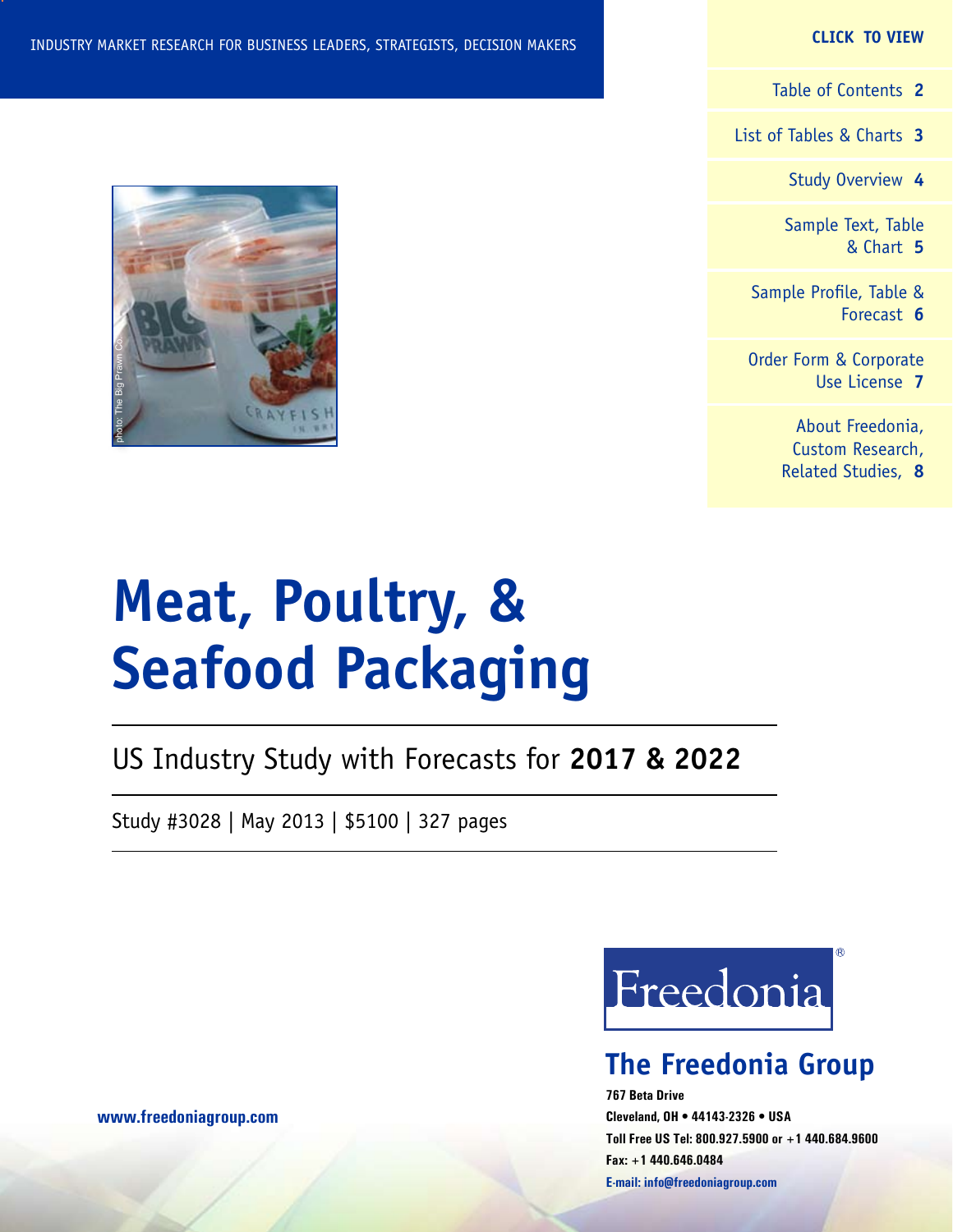### <span id="page-1-0"></span>Study #3028 May 2013 \$5100 327 Pages

### **Meat, Poultry & Seafood Packaging**

US Industry Study with Forecasts for *2017 & 2022*

### **Table of Contents**

### Executive Summary

### Market EnvironmenT

| Macroeconomic Outlook  5                      |
|-----------------------------------------------|
| Demographic & Household Trends  9             |
| Consumer Income & Spending 12                 |
| Food Industry Overview 15                     |
| Meat, Poultry, & Seafood Industry Overview 18 |
|                                               |
|                                               |
|                                               |
| Packaging Industry Overview 31                |
|                                               |
|                                               |
|                                               |
|                                               |
| Regulatory & Related Issues  37               |
|                                               |
| International Activity  46                    |
|                                               |

### TECHNOLOGY & RAW MATERIALS

| Modified Atmosphere Packaging  51        |  |
|------------------------------------------|--|
|                                          |  |
|                                          |  |
|                                          |  |
|                                          |  |
| Active & Intelligent Packaging 65        |  |
| Moisture Control Packaging  67           |  |
| 0xygen Scavengers  68                    |  |
|                                          |  |
| Other Active & Intelligent Packaging  72 |  |
|                                          |  |
|                                          |  |
|                                          |  |
|                                          |  |
|                                          |  |
| 0ther Raw Materials  86                  |  |
|                                          |  |

### PRODUCTS

| Plastic Containers  112         |  |
|---------------------------------|--|
| Paperboard Sleeves  117         |  |
| Other Rigid Packaging  120      |  |
| Flexible Packaging 123          |  |
|                                 |  |
|                                 |  |
|                                 |  |
|                                 |  |
|                                 |  |
|                                 |  |
|                                 |  |
|                                 |  |
|                                 |  |
|                                 |  |
| Packaging Accessories 150       |  |
|                                 |  |
| Interactive Labels 154          |  |
| Label Producers 156             |  |
| Other Packaging Accessories 158 |  |
|                                 |  |

### APPLICATIONS & MARKETS

| Rigid Packaging 169        |  |
|----------------------------|--|
| Flexible Packaging  172    |  |
| Packaging Accessories  175 |  |
|                            |  |
| Rigid Packaging 179        |  |
| Flexible Packaging  182    |  |
| Packaging Accessories  185 |  |
|                            |  |
| Rigid Packaging 190        |  |
| Flexible Packaging  192    |  |
| Packaging Accessories  194 |  |
|                            |  |
|                            |  |
| Rigid Packaging 201        |  |
| Flexible Packaging  203    |  |
| Packaging Accessories  205 |  |
|                            |  |
| Rigid Packaging 211        |  |
| Flexible Packaging  214    |  |
| Packaging Accessories  216 |  |
|                            |  |
| Rigid Packaging 219        |  |
| Flexible Packaging  220    |  |
| Packaging Accessories  222 |  |

### INDUSTRY STRUCTURE

| Industry Restructuring  234  |  |
|------------------------------|--|
| Competitive Strategies 238   |  |
|                              |  |
| Marketing & Distribution 244 |  |
| Cooperative Agreements 247   |  |

Freedonia

### Company Profiles

| Bomarko Incorporated  265             |
|---------------------------------------|
|                                       |
|                                       |
| DuPont (EI) de Nemours 269            |
| Eastman Chemical  272                 |
|                                       |
|                                       |
| Graphic Packaging 277                 |
| Honeywell International 279           |
|                                       |
| International Paper  281              |
| Klöckner Pentaplast 284               |
|                                       |
| Leucadia National  288                |
| MeadWestvaco Corporation  289         |
|                                       |
| Packaging Corporation of America 293  |
| Pattison (Jim) Group  294             |
| Printpack Incorporated  296           |
|                                       |
| Robbie Manufacturing 301              |
| Rock-Tenn Company  302                |
|                                       |
|                                       |
|                                       |
| Tekni-Plex Incorporated  313          |
|                                       |
|                                       |
| Other Companies in the Meat, Poultry, |
| & Seafood Packaging Industry 318      |

### **Page 2 [Order now, click here!](#page-6-0)**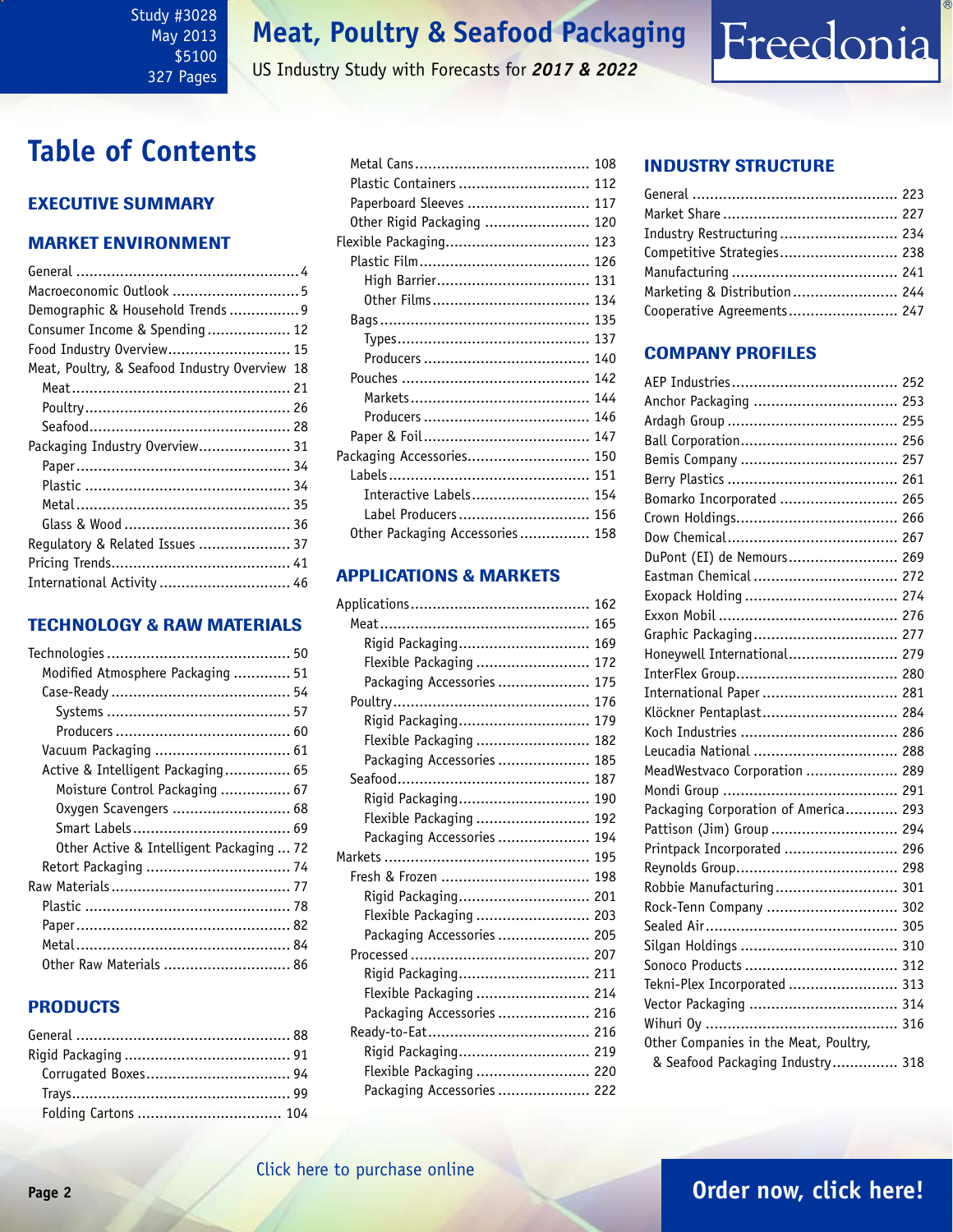US Industry Study with Forecasts for *2017 & 2022*

### <span id="page-2-0"></span>**List of Tables**

### Executive Summary

|--|

### Market EnvironmenT

| 1 Macroeconomic Indicators 8               |  |
|--------------------------------------------|--|
| 2 Population & Households 12               |  |
| 3 Personal Consumption Expenditures 15     |  |
| 4 Food Shipments 18                        |  |
| 5 Meat, Poultry, & Seafood Consumption. 21 |  |
| 6 Meat Shipments 25                        |  |
| 7 Poultry Shipments  28                    |  |
| 8 Seafood Supply & Demand 31               |  |
| 9 Packaging Supply & Demand 33             |  |
| 10 Prices for Selected Meat,               |  |
| Poultry, & Seafood Packaging  46           |  |

### TECHNOLOGY & RAW MATERIALS

| 1 Modified Atmosphere Packaging        |
|----------------------------------------|
| Demand in Meat, Poultry,               |
| & Seafood Packaging 54                 |
| 2 Case-Ready Packaging Demand in Meat, |
| Poultry, & Seafood Packaging 57        |
| 3 Vacuum Packaging Demand in Meat,     |
| Poultry, & Seafood Packaging 65        |
| 4 Active & Intelligent Packaging       |
| Demand in Meat, Poultry,               |
| & Seafood Packaging 67                 |
| 5 Retort Packaging Demand in Meat,     |
| Poultry, & Seafood Packaging 77        |

### PRODUCTS

| 1 Meat, Poultry, & Seafood Packaging |
|--------------------------------------|
|                                      |
| 2 Meat, Poultry, & Seafood Rigid     |
| Packaging Demand by Type  93         |
| 3 Corrugated Box Demand in Meat,     |
| Poultry, & Seafood Packaging 99      |
| 4 Tray Demand in Meat, Poultry,      |
| & Seafood Packaging 104              |
| 5 Folding Carton Demand in Meat,     |
| Poultry, & Seafood Packaging 107     |
| 6 Metal Can Demand in Meat.          |
| Poultry, & Seafood Packaging 112     |
|                                      |

| 7 Plastic Container Demand in Meat, |  |
|-------------------------------------|--|
| Poultry, & Seafood Packaging  117   |  |
|                                     |  |

- 8 Paperboard Sleeve Demand in Meat, Poultry, & Seafood Packaging ........ 120
- 9 Other Rigid Container Demand in Meat, Poultry, & Seafood Packaging ........ 123
- 10 Meat, Poultry, & Seafood Flexible Packaging Demand by Type ........... 125
- 11 Plastic Film Demand in Meat, Poultry, & Seafood Packaging ........ 131
- 12 Bag Demand in Meat, Poultry, & Seafood Packaging.................... 137
- 13 Pouch Demand in Meat, Poultry, & Seafood Packaging.................... 143 14 Paper & Foil Demand in Meat,
- Poultry, & Seafood Packaging ........ 149 15 Packaging Accessories Demand in Meat,
- Poultry, & Seafood Packaging ........ 150
- 16 Label Demand in Meat, Poultry, & Seafood Packaging.................... 154
- 17 Other Packaging Accessories Demand in Meat, Poultry, & Seafood Packaging 161

### APPLICATIONS & MARKETS

|  | 1 Meat, Poultry, & Seafood Packaging |  |
|--|--------------------------------------|--|
|  | Demand by Application  164           |  |
|  | 2 Meat Packaging Demand              |  |
|  | by Type & Market 168                 |  |
|  | 3 Poultry Packaging Demand           |  |
|  | by Type & Market 178                 |  |
|  | 4 Seafood Packaging Demand           |  |
|  | by Type & Market 189                 |  |
|  | 5 Meat, Poultry, & Seafood Packaging |  |
|  | Demand by Market 197                 |  |
|  | 6 Fresh & Frozen Meat, Poultry, &    |  |
|  | Seafood Packaging Demand 200         |  |
|  | 7 Processed Meat, Poultry, &         |  |
|  | Seafood Packaging Demand 210         |  |
|  | 8 Ready-to-Eat Meat, Poultry, &      |  |
|  | Seafood Packaging Demand 218         |  |

### INDUSTRY STRUCTURE

 US Meat, Poultry, & Seafood Sales by Company, 2012 ............... 226 Selected Acquisitions & Divestitures.. 238 Selected Cooperative Agreements...... 250

### **List of Charts**

### TECHNOLOGY & RAW MATERIALS

1 Packaging Technologies as a Percentage of Meat, Poultry, & Seafood Packaging, 2002-2022........ 51

Freedonia

### PRODUCTS

| 1 Meat, Poultry, & Seafood Rigid    |  |
|-------------------------------------|--|
| Packaging Demand, 2012 94           |  |
| 2 Meat, Poultry, & Seafood Flexible |  |
| Packaging Demand, 2012 126          |  |

### APPLICATIONS & MARKETS

| 1 Meat, Poultry, & Seafood Packaging    |
|-----------------------------------------|
| Demand by Application, 2012 165         |
| 2 Meat Packaging Demand                 |
| by Type, 2012 169                       |
| 3 Poultry Packaging Demand              |
| by Type, 2012  179                      |
| 4 Seafood Packaging Demand              |
| by Type, 2012 190                       |
| 5 Meat, Poultry, & Seafood Packaging    |
| Demand by Market, 2012  198             |
| 6 Fresh & Frozen Meat, Poultry,         |
| & Seafood Packaging                     |
| Demand by Type, 2012  201               |
| 7 Processed Meat, Poultry, & Seafood    |
| Packaging Demand by Type, 2012 211      |
| 8 Ready-to-Eat Meat, Poultry, & Seafood |
| Packaging Demand by Type, 2012 219      |
|                                         |

#### INDUSTRY STRUCTURE

1 US Meat, Poultry, & Seafood Packaging Market Share, 2012...................... 228

### **Page 3 [Order now, click here!](#page-6-0)**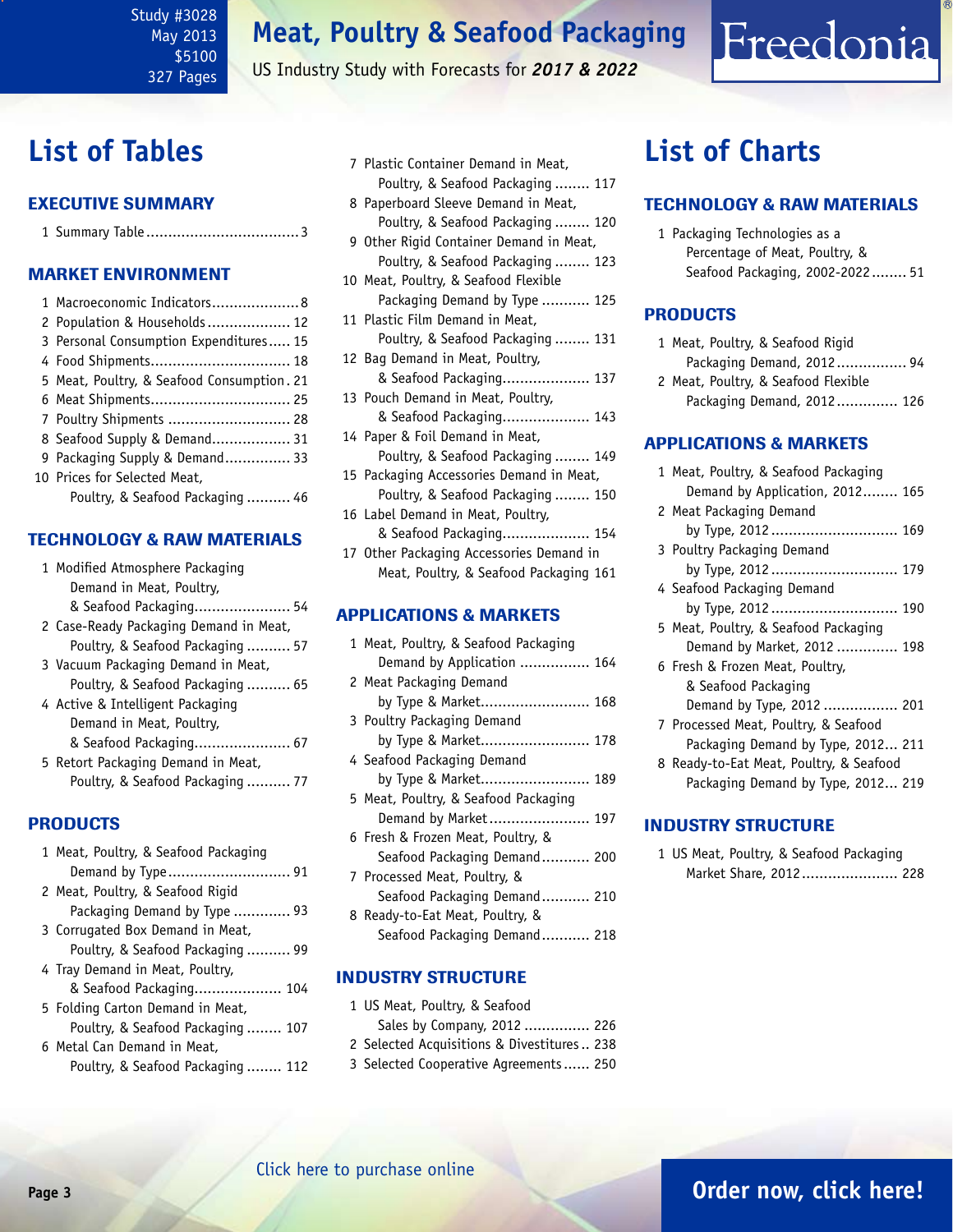<span id="page-3-0"></span>Study #3028 May 2013 \$5100 327 Pages

US Industry Study with Forecasts for *2017 & 2022*

*Demand will benefit from a significant shift to case-ready packaging, as well as the growing share of smaller sized items and items that are further processed for convenience of preparation.* 

### **US demand to rise 3.2% annually through 2017**

Demand for meat, poultry, and seafood packaging is forecast to increase 3.2 percent annually to \$9.7 billion in 2017. Gains will be driven by increased meat, poultry, and seafood production along with accelerated foodservice revenue increases.

Prospects for packaging will further benefit from the significant shift to caseready packaging among grocery retailers as well as the growing share of smaller sized items and items that are further processed for convenience of preparation. Heightened demand for single portion and other smaller sized products will reflect the significant level of one and two person households in the US, as well as efforts among processors and retailers to hold down selling prices, especially in beef. Smaller sized and further processed products generally employ more packaging relative to their volume than larger unprocessed items. Additional underlying growth factors will be packaging's role in the merchandising of protein products, and the need for packaging designed to protect against contamination, to provide longer shelf life, and to offer user friendliness in terms of resealability and storage. Overall value gains will be held back by an expected moderation in prices of raw materials such as plastic, metal, and paper following the highs of recent years caused by spikes in energy costs and rising global demand.

**Meat, Poultry, & Seafood Packaging Demand** (\$9.7 billion, 2017) Fresh & Frozen Processed Ready-to-Eat photo: LINPAC

### **Flexible packaging to outpace rigid types**

Flexible packaging demand growth will outpace that of rigid packaging as a result of solid prospects for pouches and high barrier film, along with inroads into rigid packaging due to sustainability benefits via reduced material use and significantly lower shipping costs. Opportunities are anticipated for vacuum pouches in single portion fresh, frozen, and processed uses, while stand-up pouches will make further inroads into bags in frozen applications due to their good aesthetics, ability to stand upright, and large front panels, all of which provide merchandising advantages. High barrier film gains will be based on

increasing use of vacuum packaging and modified atmosphere packaging (MAP), since the efficacy of these technologies requires barrier films.

Freedonia

Rigid packaging growth will be limited by maturity and/or competitive drawbacks in corrugated boxes, metal cans, folding cartons, and paperboard sleeves. Plastic containers will experience faster gains based on expanded prepared food offerings in supermarkets. Tray demand will be helped by the need for value added trays for case-ready meats and precooked, ready-to-heat processed meat and poultry products. Despite favorable outlooks, plastic containers and trays will face growing competition from flexible packaging.

Copyright 2013 The Freedonia Group, Inc.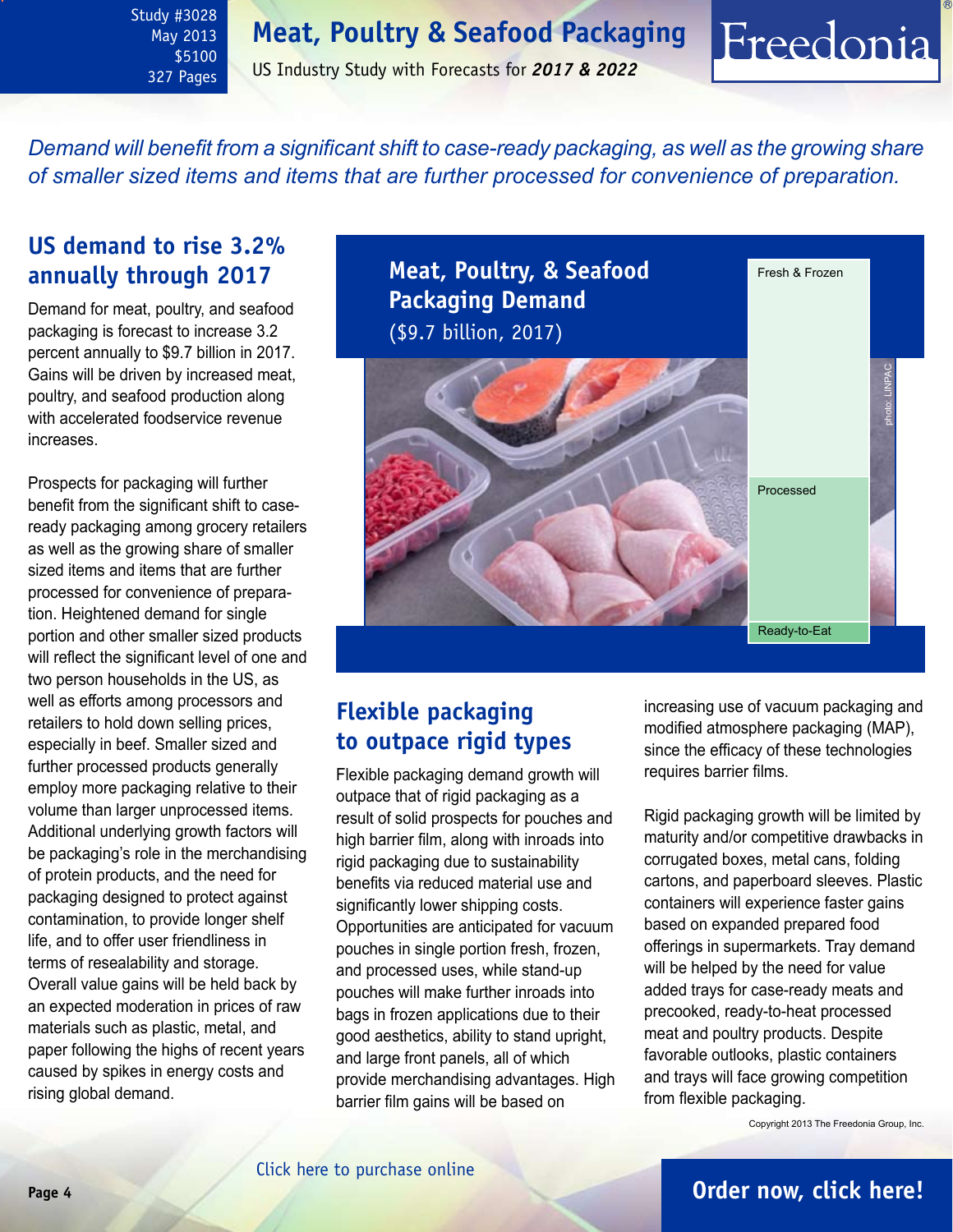May 2013 \$5100 327 Pages

<span id="page-4-0"></span>Study #3028

US Industry Study with Forecasts for *2017 & 2022*

### **Sample Text, Table & Chart**

### **TABLE V-3 POULTRY PACKAGING DEMAND BY TYPE & MARKET (million dollars)**

Freedonia

#### **applications & markets**

#### **Poultry**

Demand for poultry packaging is projected to expand  $\sin 2017$ , above the overall meat, poultry, and

**sample text**

age. Gains will be driven by an ac rowth following declines in some y Folding Cartons<br>
2007-2012 persult of the effect of high feed cost<br>
2012 persuad context of high feed cost<br>
2016-2016 period of tightened food expenditures. In a period of tightened food expenditure I will be helped by rising poultry consumed by rising poultry consumed by rising poultry consumed by  $\frac{d}{dt}$ cost and more favorable nutritional **Bags** 

beef and pork in terms of fat and cholesterol content. Con Other prices for beef will drive increased promotion of poultry by foodservice establishments. Poultry's popularity will also in further new product introductions of convenience orient which will boost packaging demand since such items employ packaging formats.

Rigid packaging demand growth will lag that for flex due to an expected moderation in raw material price increases market maturity for boxes, the leading rigid packaging typ On the other hand, solid gains are expected for plastic con processed and ready-to-eat poultry items (e.g., thin sliced

rotisserie chicken, fried chicken). Above average growth for flexible packaging will be aided by rising demand for high barrier films and favorable prospects for pouches.

Though much smaller than the fresh and frozen and processed markets, the ready-to-eat market will expand more rapidly consumer preference for convenience foods such as rotisse that require little or no preparation time. The popularity  $\sigma$ will continue to drive expanded offerings of prepared poul stores, club stores, and other retail sites. Packaging gains cessed poultry market will benefit from greater demand for

l Item 2002 2007 2012 2017 2022 Poultry Shipments (bil \$). \$ pkg/000\$ poultry Packaging Demand By Type: Rigid 1075 1415 1415 1424 1425 1426 1427 1427 1428 1424 1425 1425 1425 1426 1427 1427 1427 1427 1427 1427 1427 Corrugated Boxes  $\frac{1}{2}$  Trays  $\frac{1}{2}$ Plastic Containers Folding Cartons 106 125 144 167 193 **sample** Other  $\qquad \qquad$   $\qquad \qquad$   $\qquad$   $\qquad \qquad$   $\qquad$   $\qquad \qquad$   $\qquad$   $\qquad$   $\qquad$   $\qquad$   $\qquad$   $\qquad$   $\qquad$   $\qquad$   $\qquad$   $\qquad$   $\qquad$   $\qquad$   $\qquad$   $\qquad$   $\qquad$   $\qquad$   $\qquad$   $\qquad$   $\qquad$   $\qquad$   $\qquad$   $\qquad$   $\qquad$   $\qquad$   $\qquad$   $\qquad$   $\qquad$   $\qquad$ Flexible **7ABLE** Plastic Film  $\text{Bags}$  190  $\text{Bags}$  252  $\text{Bags}$  252  $\text{Bigs}$  Other 79 123 167 219 270 Accessories By Market: Fresh & Frozen Processed Ready-to-Eat % poultry Total/Meat/Poultry/Seafood Pkg



[Click here to purchase online](http://www.freedoniagroup.com/DocumentDetails.aspx?Referrerid=FM-Bro&StudyID=3028)

### **Page 5 [Order now, click here!](#page-6-0)**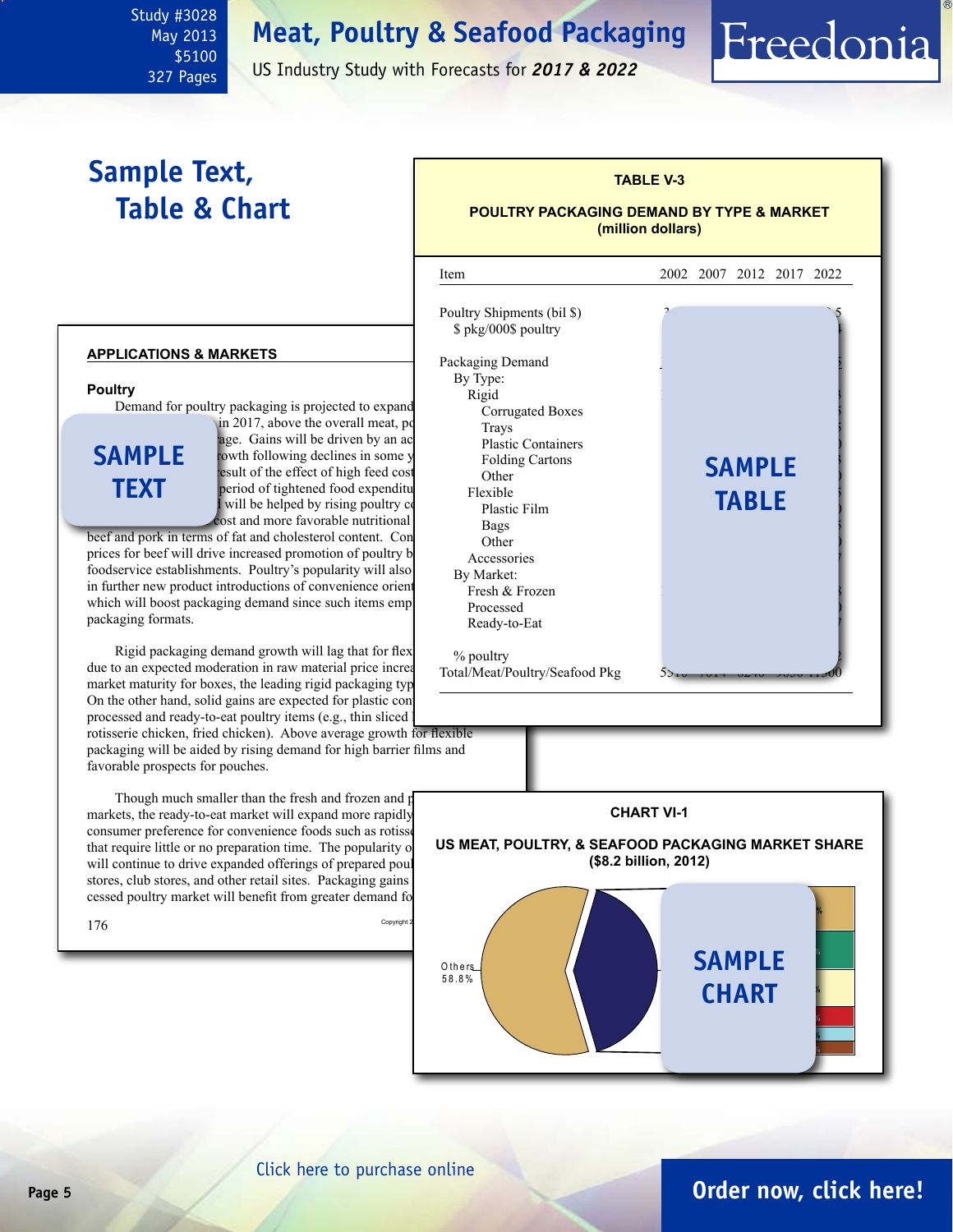<span id="page-5-0"></span>Study #3028 May 2013 \$5100 327 Pages

US Industry Study with Forecasts for *2017 & 2022*

#### **MeadWestvaco Corporation** 501 South 5th Street Richmond, VA 23219  $804 - 444 - 100$ http://ww Sales:  $\sqrt{5}$  **continuing operations** (2012) US Sales:  $\overrightarrow{S}$  **SAMPLE** (2012) Employment:  $\blacksquare$ Key Products: coated natural kraft paperboard MeadWestvaco is a global manufacturer of packaging, coated and specialty papers, school supplies and office products, and a variety of specialty chemicals. The Company operates through five continuing segments: Food and Beverage; Home, Health, and Beauty; Industrial; Specialty Chemicals; and Community Development and Land Management. In May 2012, MeadWestvaco sold the operations of a former sixth segment, Consumer and Office Products, to ACCO Brands Corporation (US), a manufacturer of office supplies and products. The Company participates in the US meat, poultry, and seafood packaging industry through the Food and Beverage segment, which had 2012 sales of \$3.1 billion. Among the segment's products are coated natural kraft (CNK) paperboard, bleached paperboard, and linerboard. Specific products include CNK paperboard sold under the CUSTOM KOTE brand name, and bleached paperboard marketed under the PRINTKOTE brand name. CUSTOM KOTE CNK paperboard comprises a two ply, coated board that is produced from a combination of **COMPANY PROFILES TABLE IV-3 CORRUGATED BOX DEMAND IN MEAT, POULTRY & SEAFOOD PACKAGING (million dollars)** i Item 2002 2007 2012 2017 2022 Total Meat/Poultry/Seafood Packaging : % corrugated boxes Corrugated Box Demand By Application: Meat 1180 1400 1570 1750 1950 Poultry **TABLE** Seafood By Market: Fresh & Frozen Processed Ready-to-Eat % corrugated boxes 6.4 6.4 6.4 5.5060 5780 6.4 5.4 5.4 6.4 5.50 6.4 5.4 5.50 5780 Rigid Meat/Poultry/Seafood Pkg **Sample Profile, Table & Forecast** ". . . with gains driven by increased meat, poultry, and seafood output. In addition, advances will be assisted by the need for value added box types, such as modular boxes, display-ready boxes, and wax alternative boxes, which, unlike wax coated boxes, can be recycled, thereby contributing to a more sustainable packaging profile." --Section IV, pg. 94 **profile sample**

 $289$  Copyright 2013 The Freedonia Group, Inc.

Freedonia

hardwood and softwood fibers engineered to exhibit high wet strength. This paperboard is suitable for conversion into packaging for such food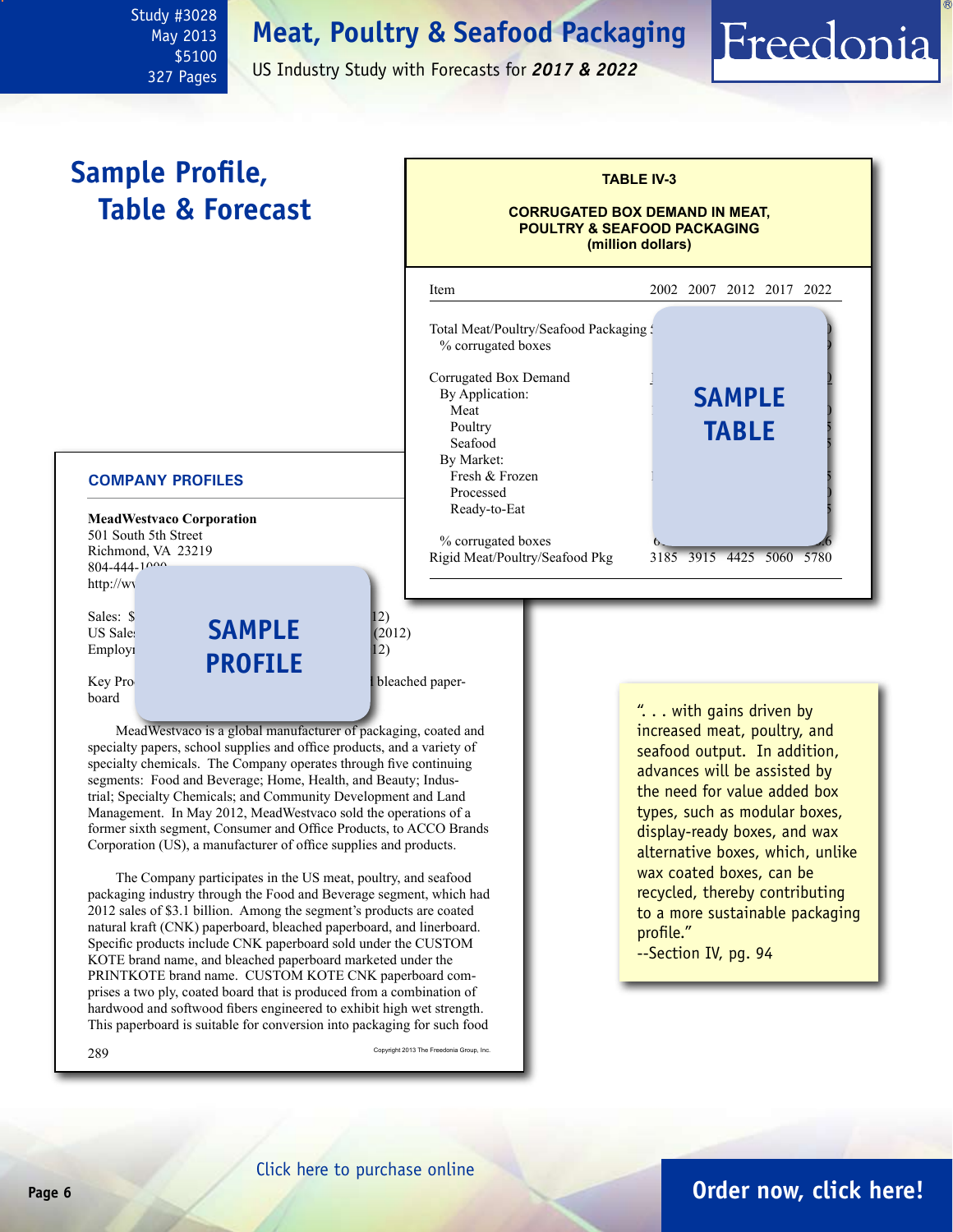### <span id="page-6-0"></span>**ORDER INFORMATION**

**Five Convenient Ways to Order**

INDUSTRY MARKET RESEARCH FOR BUSINESS LEADERS, STRATEGISTS, DECISION MAKERS

# Freedonia

**ONLINE: [www.freedoniagroup.com](http://www.freedoniagroup.com/DocumentDetails.aspx?Referrerid=FM-Bro&StudyID=3028)**

**MAIL: Print out and complete the order form and send to The Freedonia Group (see address at the bottom of this form)**

**PHONE: Call toll free, 800.927.5900 (US) or +1 440.684.9600**

**FAX: +1 440.646.0484 (US)**

**EMAIL: [info@freedoniagroup.com](mailto:info@freedoniagroup.com)**

#### **Free Handling & Shipping**

**There is NO charge for handling or UPS shipping in the US. Expect delivery in 3 to 5 business days. Outside the US, Freedonia provides free airmail service. Express delivery is available at cost.**

#### **Orders Outside of the US**

**Checks must be made payable in US funds, drawn against a US bank and mailed directly to The Freedonia Group. For wire transfers please contact our customer service department at info@ freedoniagroup.com. Credit cards accepted.**

#### **Credit Card Orders**

**For convenience, Freedonia accepts American Express, MasterCard or Visa. Credit card purchases must include account number, expiration date and authorized signature.**

#### **Save 15%**

**If you order three (3) different titles at the same time, you can receive a 15% discount. If your order is accompanied by a check or wire transfer, you may take a 5% cash discount (discounts do not apply to Corporate Use Licenses).**

#### **Corporate Use License**

**Now every decision maker in your organization can act on the key intelligence found in all Freedonia studies. For an additional \$2600, companies receive unlimited use of an electronic version (PDF) of the study. Place it on your intranet, e-mail it to coworkers around the world, or print it as many times as you like,** 

[Click here to learn more about](http://www.freedoniagroup.com/pdf/FreedoniaCULBro.pdf)  [the Corporate Use License](http://www.freedoniagroup.com/pdf/FreedoniaCULBro.pdf)

| <b>ORDER FORM</b><br><b>F WEB-3028</b>                                                                                                                |                                                                                                                                                                                                                                      |
|-------------------------------------------------------------------------------------------------------------------------------------------------------|--------------------------------------------------------------------------------------------------------------------------------------------------------------------------------------------------------------------------------------|
|                                                                                                                                                       |                                                                                                                                                                                                                                      |
| Meat, Poultry, & Seafood Packaging \$5100                                                                                                             | Title <u>the contract of the contract of the contract of the contract of the contract of the contract of the contract of the contract of the contract of the contract of the contract of the contract of the contract of the con</u> |
| $+ $2600$<br>Corporate Use License (add to study price) *<br>П                                                                                        |                                                                                                                                                                                                                                      |
| Additional Print Copies @ \$600 each *                                                                                                                |                                                                                                                                                                                                                                      |
| Total (including selected option) \$                                                                                                                  |                                                                                                                                                                                                                                      |
| □ Enclosed is my check (5% discount) drawn on a US bank and payable to<br>The Freedonia Group, Inc., in US funds (Ohio residents add 7.75% sales tax) | (No PO Box please)                                                                                                                                                                                                                   |
| □ Bill my company □ American Express □ MasterCard □ Visa                                                                                              |                                                                                                                                                                                                                                      |
| МM<br>YY                                                                                                                                              |                                                                                                                                                                                                                                      |
| Credit Card #<br><b>Expiration Date</b>                                                                                                               | <b>Phone <i>Phone</i></b>                                                                                                                                                                                                            |
|                                                                                                                                                       | Email and the contract of the contract of the contract of the contract of the contract of the contract of the                                                                                                                        |

**\* Please check appropriate option and sign below to order an electronic version of the study.**

#### **Corporate Use License Agreement**

**The above captioned study may be stored on the company's intranet or shared directory, available to company employees. Copies of the study may be made, but the undersigned represents that distribution of the study will be limited to employees of the company.**

#### **Individual Use License Agreement**

**The undersigned hereby represents that the above captioned study will be used by only \_\_\_ individual(s) who are employees of the company and that the study will not be loaded on a network for multiple users. In the event that usage of the study changes, the Company will promptly notify Freedonia of such change and will pay to Freedonia the appropriate fee based on Freedonia's standard fee schedule then in effect. Note: Entire company corporate use license, add \$2600; one additional user, add \$600; two additional users, add \$1200; three additional users, add \$1800.**

**Signature Signature**

**The Freedonia Group, Inc. 767 Beta Drive • Cleveland, OH • 44143-2326 • USA • [Web site: www.freedoniagroup.com](http://www.freedoniagroup.com/Home.aspx?ReferrerId=FM-Bro) Tel US: 800.927.5900 or +1 440.684.9600 • Fax: +1 440.646.0484 • [e-mail: info@freedoniagroup.com](mailto:info@freedoniagroup.com)**